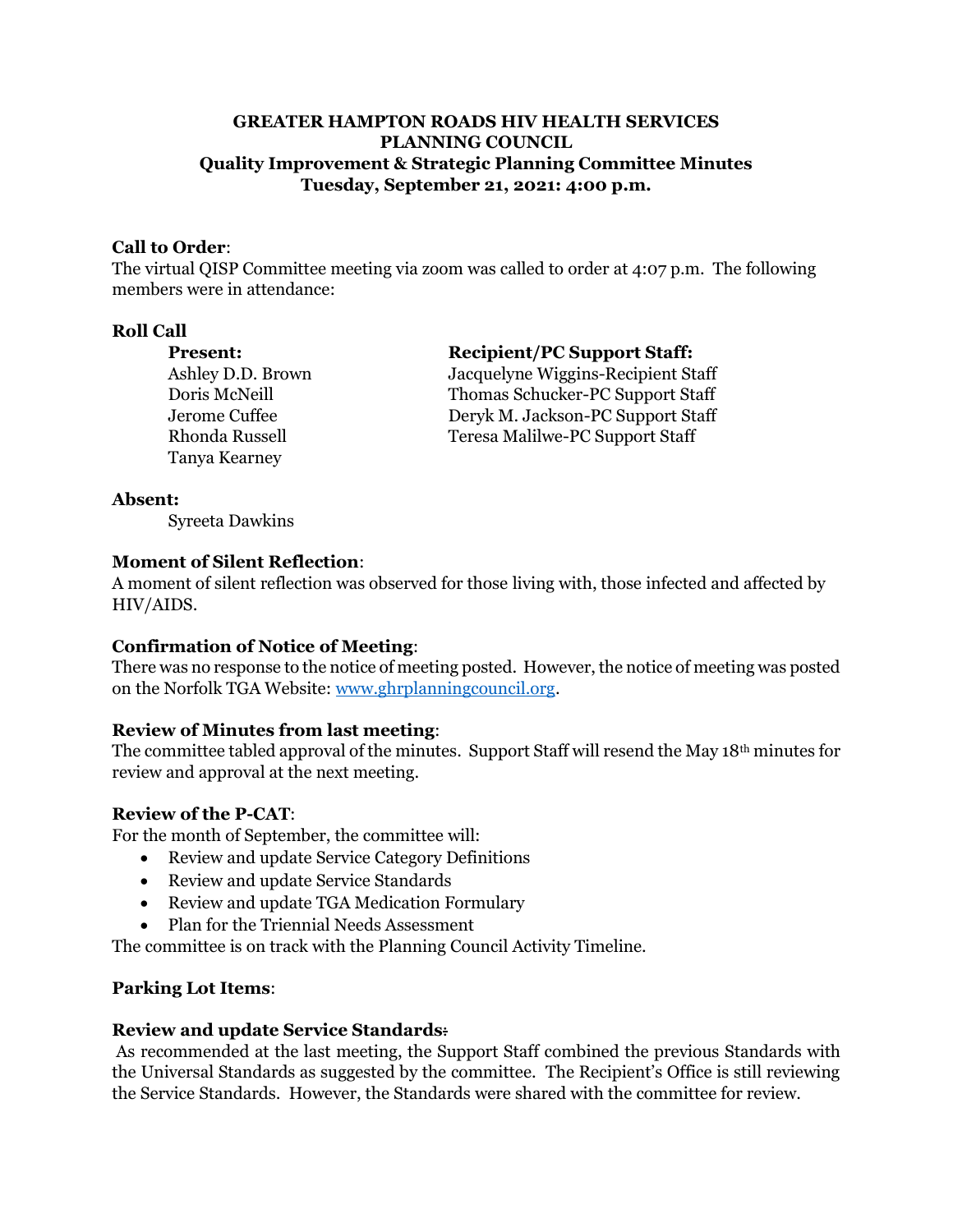During review of the Universal Service Standards, it was noted that Service Standards are a joint effort between the Planning Council and the Recipient's Office. If the Planning Council is going to incorporate into the Service Standards package, Universal Standards that are contractual obligations that the Recipient requires of each Sub-Recipient, those will have to be updated from the Recipient's side.

With regard to *AIDS Pharmaceutical Assistance – Local Pharmaceutical Assistance Program Service Standard*, it was noted that there was too much verbiage for the jurisdiction. Some of it is what the Recipient will do versus what the Sub-Recipients will do. The Recipient Staff will, therefore, review the Standard and come back to the committee with a recommendation at a later date.

## *Goals and Objectives*:

The committee accepted the inclusion of Goals and Objectives into each Service Standard.

With regard to Emergency Financial Assistance (EFA) Service Category, it was noted that in accordance with the Program Guidance, Emergency Financial Assistance (EFA) Service Category may assist with short-term assistance for medications. LPAP, according to 1602 is for only HIV related medications that are not on the Formularies. EFA is for a short-term medication to bridge a gap.

The committee liked the format that was used for the Service Standards. The committee also accepted the recommendation to allow the Recipient's Office to continue with the review of the Service Standards. At next month's meeting, the committee will review the revisions from the Recipient's Office and .vote to approve the Standards.

The committee reviewed, discussed, and revised the following Service Standards:

- Universal Standards
- **Core Medical Services**:
	- o AIDS Pharmaceutical Assistance Local Pharmaceutical Assistance Program
	- o Early Intervention Specialist
	- o Health Insurance Premium and Cost Sharing Assistance (HIPCSA)
	- o Medical Case Management
	- o Mental Health
	- o Oral Health Care Services
	- o Outpatient Ambulatory Health Services
	- o Substance Abuse Outpatient Care
- **Support Services:**
	- o Emergency Financial Assistance (EFA)
	- o Food Bank/Home Delivered Meals
	- o Housing Services
	- o Medical Transportation
	- o Non-Medical Case Management

## **Norfolk TGA Triennial Needs Assessment**:

There was a recommendation for the committee to develop, design and administer their own Needs Assessment because there is no funding to contract out the Triennial Needs Assessment.